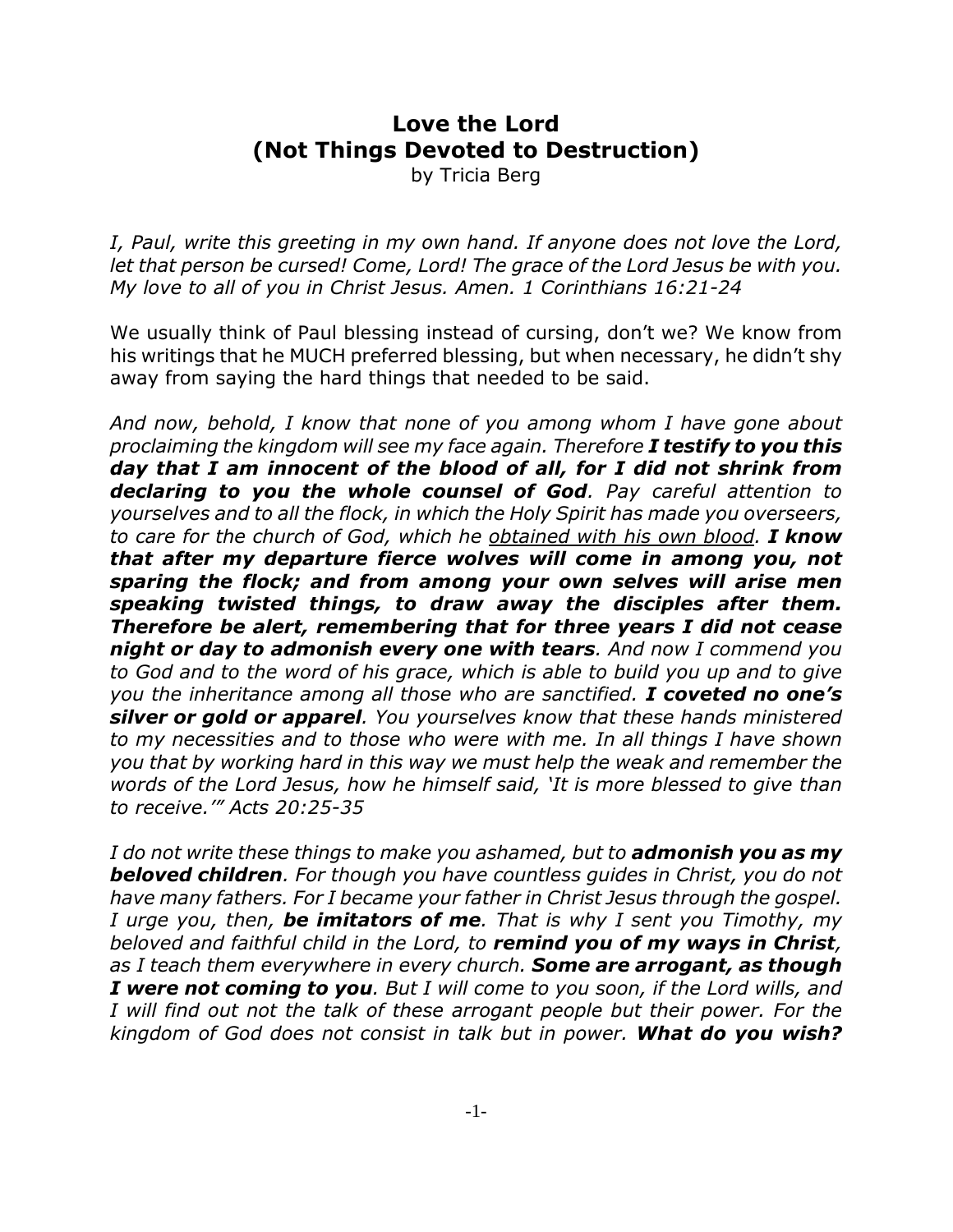*Shall I come to you with a rod, or with love in a spirit of gentleness? 1 Corinthians 4:14-21*

*Have you been thinking all along that we have been defending ourselves to you? It is in the sight of God that we have been speaking in Christ, and all for your upbuilding, beloved. For I fear that perhaps when I come I may find you not as I wish, and that you may find me not as you wish—that perhaps there may be quarreling, jealousy, anger, hostility, slander, gossip, conceit, and disorder. I fear that when I come again my God may humble me before you, and I may have to mourn over many of those who sinned earlier and have not repented of the impurity, sexual immorality, and sensuality that they have practiced. 13:1 This is the third time I am coming to you. Every charge must be established by the evidence of two or three witnesses. I warned those who sinned before and all the others, and I warn them now while absent, as I did when present on my second visit, that if I come again I will not spare them—since you seek proof that Christ is speaking in me. He is not weak in dealing with you, but is powerful among you. For he was crucified in weakness, but lives by the power of God. For we also are weak in him, but in dealing with you we will live with him by the power of God. 2 Corinthians 12:19-13:4*

*For even if I boast a little too much of our authority, which the Lord gave for building you up and not for destroying you, I will not be ashamed. I do not want to appear to be frightening you with my letters. For they say, "His letters are weighty and strong, but his bodily presence is weak, and his speech of no account." Let such a person understand that what we say by letter when absent, we do when present. 2 Corinthians 10:8-11*

The Greek word in the verse at the top translated "let that person be cursed" is anathema, which actually carries a very severe meaning: "let [him] be given up for destruction." In the Old Testament, there were things "devoted to destruction." They were not redeemable. Among them were people who worshiped false gods—idolaters.

## *"Whoever sacrifices to any god, other than the LORD alone, shall be devoted to destruction." Exodus 22:20*

*"But no devoted thing that a man devotes to the LORD, of anything that he has, whether man or beast, or of his inherited field, shall be sold or redeemed; every devoted thing is most holy to the LORD. No one devoted, who is to be devoted for destruction from mankind, shall be ransomed; he shall surely be put to death." Leviticus 27:28-29*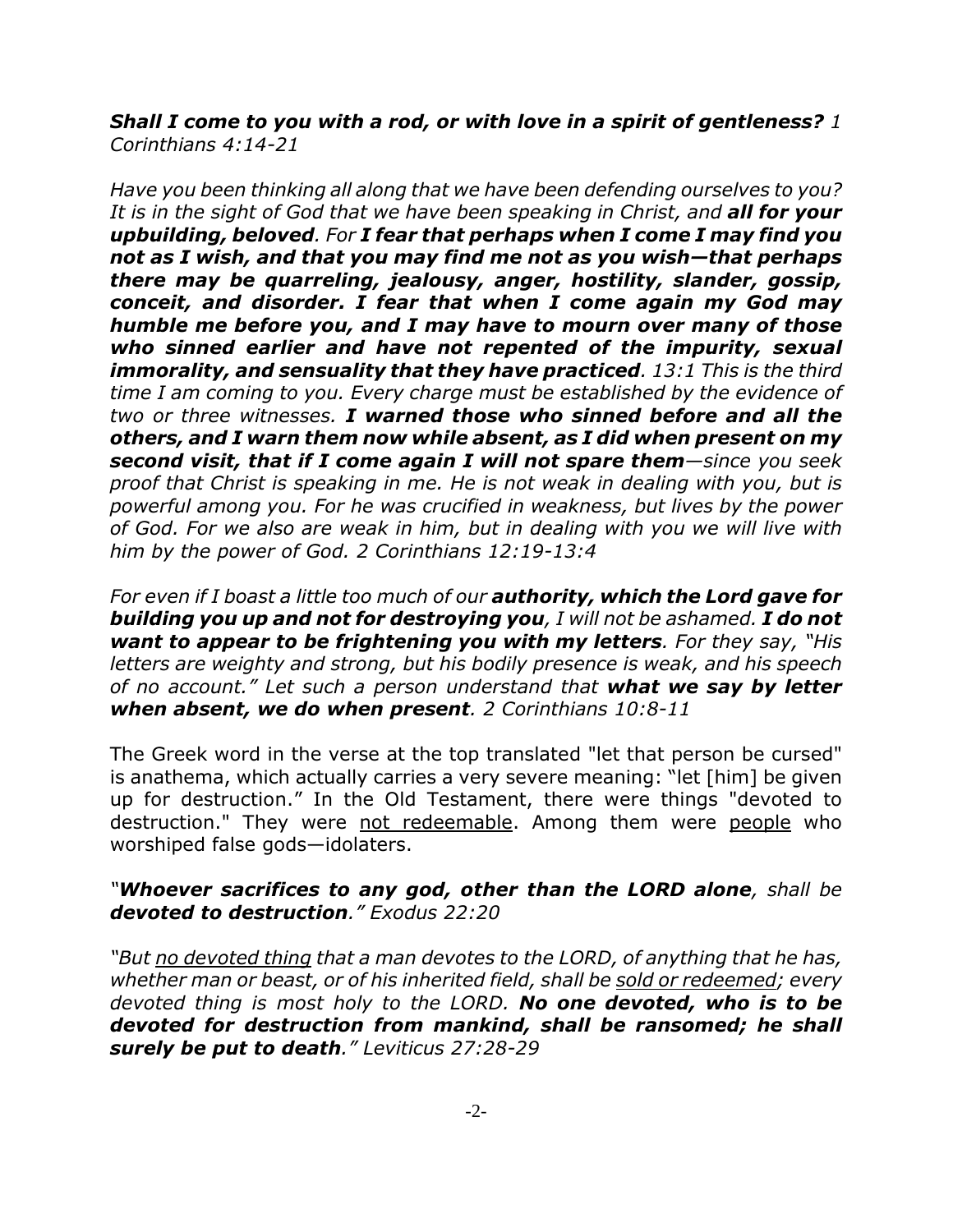The same is true today about idolaters being devoted to destruction. Remember, we are REDEEMED by the precious blood of Jesus. (1Pet. 1:17-19, Rom. 3:21-26, Rev. 5:9, Acts 20:28) Whoever persists in refusing to believe in Jesus, the ONLY way to be saved, is condemned to eternal destruction by fire, like the detestable things devoted to destruction (if they continue in their unbelief until they die or until Jesus returns, whichever comes first). No one can save anyone except Jesus, but we can share the Good News, provide a loving example of what it is to be a beloved child of God, and pray without ceasing. Each of us makes his or her own choice what to do with the offer of the gift of salvation. No one who humbles themselves and puts their faith in Jesus will be put to shame. (Rom. 10:8-15)

## *Whoever believes in the Son has eternal life; whoever does not obey the Son shall not see life, but the wrath of God remains on him. John 3:36*

*And another angel, a third, followed them, saying with a loud voice, "If anyone worships the beast and its image and receives a mark on his forehead or on his hand, he also will drink the wine of God's wrath, poured full strength into the cup of his anger, and he will be tormented with fire and sulfur in the presence of the holy angels and in the presence of the Lamb. And the smoke of their torment goes up forever and ever, and they have no rest, day or night, these worshipers of the beast and its image, and whoever receives the mark of its name." Revelation 14:9-11*

*Then I saw a great white throne and him who was seated on it. From his presence earth and sky fled away, and no place was found for them. And I saw the dead, great and small, standing before the throne, and books were opened. Then another book was opened, which is the book of life. And the dead were judged by what was written in the books, according to what they had done. And the sea gave up the dead who were in it, Death and Hades gave up the dead who were in them, and they were judged, each one of them, according to what they had done. Then Death and Hades were thrown into the lake of fire. This is the second death, the lake of fire. And if anyone's name was not found written in the book of life, he was thrown into the lake of fire. Revelation 20:11-15*

*The one who overcomes will have this heritage, and I will be his God and he will be my son. But as for the cowardly, the faithless, the detestable, as for murderers, the sexually immoral, sorcerers, idolaters, and all liars, their portion will be in the lake that burns with fire and sulfur, which is the second death." Revelation 21:7-8*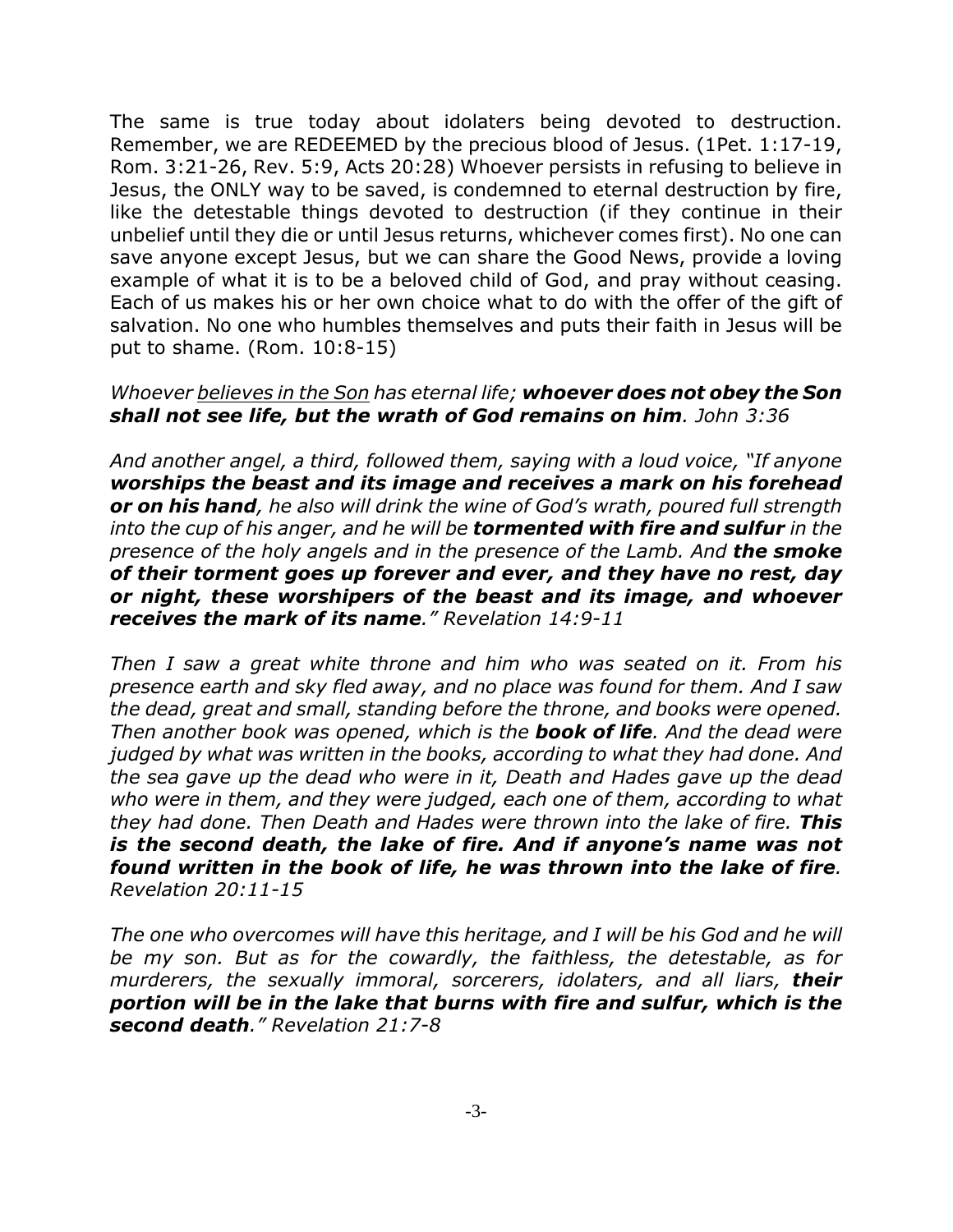*Blessed are those who wash their robes* [in the blood of the Lamb, the Son of God - John 1:29, 1John 1:7, Rev. 1:5]*, so that they may have the right to the tree of life and that they may enter the city by the gates. Outside are the dogs and sorcerers and the sexually immoral and murderers and idolaters, and everyone who loves and practices falsehood. Revelation 22:14-15*

The instructions regarding things devoted to destruction were clear, as were the reasons for those instructions. The spoils of war (in battles which were won by the favor and power of God - Josh. 1:1-9) belonged to and were devoted to God. The things belonging to the people being driven out of the land ahead of the Israelites' taking possession were not to become temptations to lead Israel astray. (The promised land is a "type" of the Kingdom of God. Matt. 13:41-43, Isa. 4:2-6, Isa. 2:1-22, Zeph. 3:11-13)

The people to whom the spoils had belonged did not worship God, but rather worshiped false gods and in ways that were detestable (child sacrifice, sexual immorality, worshiping the heavenly bodies, and things like that - Exo. 34:11- 14, Judges 2:3, Deut. 4:15-20, Jer. 7:30-31, Jer. 19:3-5, Ezek. 8:1-18). Things of gold, silver, bronze and iron (that had not been made into idols) were to be put into the Lord's treasury—not coveted or kept by anyone. **No one and nothing is to be placed above God in the heart of a believer.**

*The carved images of their gods you shall burn with fire. You shall not covet the silver or the gold that is on them or take it for yourselves, lest you be ensnared by it, for it is an abomination to the LORD your God. And you shall not bring an abominable thing into your house and become devoted to destruction like it. You shall utterly detest and abhor it, for it is devoted to destruction. Deuteronomy 7:25-26*

*None of the devoted things shall stick to your hand, that the LORD may turn from the fierceness of his anger and show you mercy and have compassion on you and multiply you, as he swore to your fathers, if you obey the voice of the LORD your God, keeping all his commandments that I am commanding you today, and doing what is right in the sight of the LORD your God. Deuteronomy 13:17-18*

*But you, keep yourselves from the things devoted to destruction, lest when you have devoted them you take any of the devoted things and make the camp of Israel a thing for destruction and bring trouble upon it. But all silver and gold, and every vessel of bronze and iron, are holy to the LORD; they shall go into the treasury of the LORD." Joshua 6:18-19*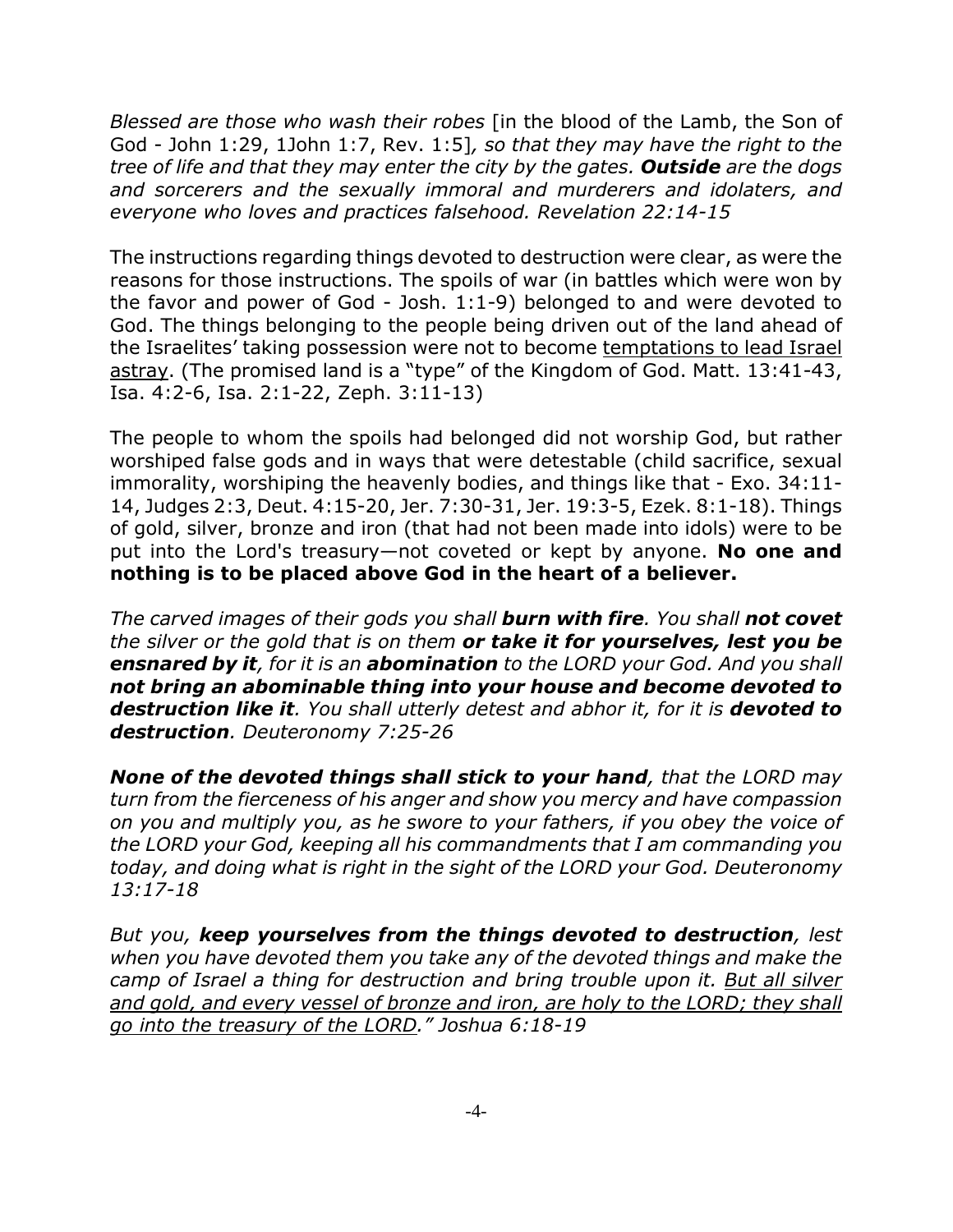Unfortunately, we know that Achan kept some of the things that were warned about. He apparently forgot that God sees all, and he thought it was worth it to give in to that temptation despite knowing better. The man loved THINGS more than he respected God.

*But the people of Israel broke faith in regard to the devoted things, for Achan the son of Carmi, son of Zabdi, son of Zerah, of the tribe of Judah, took some of the devoted things. And the anger of the LORD burned against the people of Israel. Joshua 7:1*

*Do not love the world or the things in the world. If anyone loves the world, the love of the Father is not in him. For all that is in the world—the desires of the flesh and the desires of the eyes and pride of life—is not from the Father but is from the world. And the world is passing away along with its desires, but whoever does the will of God abides forever. 1 John 2:15-17*

*You adulterous people! Do you not know that friendship with the world is enmity with God? Therefore whoever wishes to be a friend of the world makes himself an enemy of God. Or do you suppose it is to no purpose that the Scripture says, "He yearns jealously over the spirit that he has made to dwell in us"? But he gives more grace. Therefore it says, "God opposes the proud, but gives grace to the humble." Submit yourselves therefore to God. Resist the devil, and he will flee from you. Draw near to God, and he will draw near to you. Cleanse your hands, you sinners, and purify your hearts, you double-minded. Be wretched and mourn and weep. Let your laughter be turned to mourning and your joy to gloom. Humble yourselves before the Lord, and he will exalt you. James 4:4-10*

God was SERIOUS about this. He doesn't say things He doesn't mean. All Israel suffered for what Achan did, until they purged the evil from among them. These instructions applied to anyone who might try to lead Israel away from the ONE, TRUE, LIVING GOD. (Deut. 13:1-18) The reason for the severity of the remedy was that sin spreads like cancer does throughout the whole body unless stopped—a little leaven leavens the whole lump. (1Cor. 5:6-7)

*Your boasting is not good. Do you not know that a little leaven leavens the whole lump? Cleanse out the old leaven that you may be a new lump, as you really are unleavened. For Christ, our Passover lamb, has been sacrificed. Let us therefore celebrate the festival, not with the old leaven, the leaven of malice and evil, but with the unleavened bread of sincerity and truth. 1 Corinthians 5:6-8*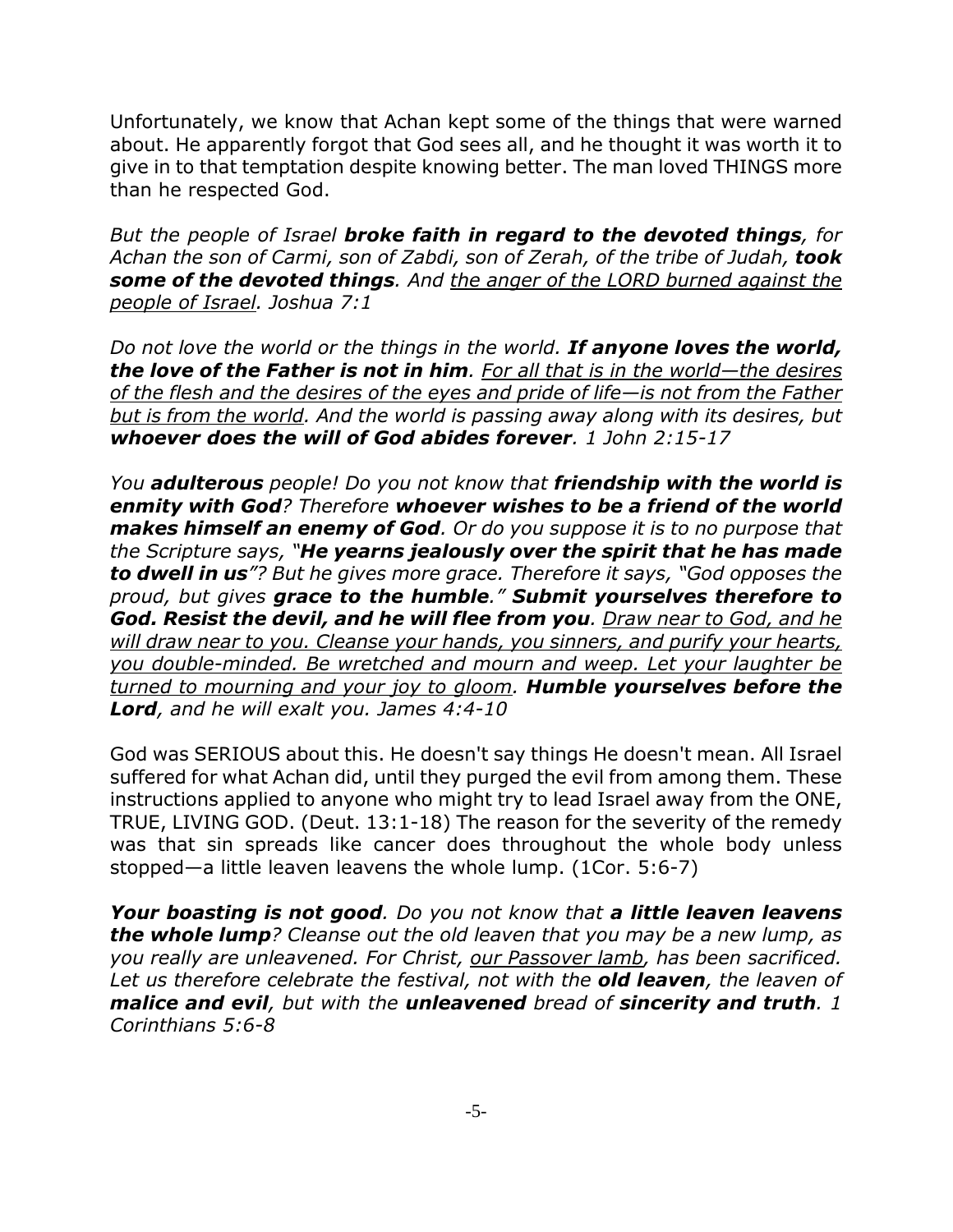Joshua learned that something was amiss when their army was badly defeated, so he humbled himself and cried out to God (who had promised to be with them and give them the victory). God then revealed to Joshua what the problem was and what to do about it.

*The LORD said to Joshua, "Get up! Why have you fallen on your face? Israel has sinned; they have transgressed my covenant that I commanded them; they have taken some of the devoted things; they have stolen and lied and put them among their own belongings. Therefore the people of Israel cannot stand before their enemies. They turn their backs before their enemies, because they have become devoted for destruction. I will be with you no more, unless you destroy the devoted things from among you. Get up! Consecrate the people and say, 'Consecrate yourselves for tomorrow; for thus says the LORD, God of Israel, "There are devoted things in your midst, O Israel. You cannot stand before your enemies until you take away the devoted things from among you." Joshua 7:10-15*

*Then Joshua said to Achan, "My son, give glory to the LORD God of Israel and give praise to him. And tell me now what you have done; do not hide it from me." And Achan answered Joshua, "Truly I have sinned against the LORD God of Israel, and this is what I did: when I saw among the spoil a beautiful cloak from Shinar, and 200 shekels of silver, and a bar of gold weighing 50 shekels, then I coveted them and took them. And see, they are hidden in the earth inside my tent, with the silver underneath." So Joshua sent messengers, and they ran to the tent; and behold, it was hidden in his tent with the silver underneath. And they took them out of the tent and brought them to Joshua and to all the people of Israel. And they laid them down before the LORD. And Joshua and all Israel with him took Achan the son of Zerah, and the silver and the cloak and the bar of gold, and his sons and daughters and his oxen and donkeys and sheep and his tent and all that he had. And they brought them up to the Valley of Achor. And Joshua said, "Why did you bring trouble on us? The LORD brings trouble on you today." And all Israel stoned him with stones. They burned them with fire and stoned them with stones. And they raised over him a great heap of stones that remains to this day. Then the LORD turned from his burning anger. Therefore, to this day the name of that place is called the Valley of Achor. Joshua 7:19-26*

That was the Old Testament. Thankfully, we are not called to kill ANYONE in this age. However, we are still to break fellowship with people who deliberately sin against God, until they repent. God wants ALL to repent and be saved. It's better for someone to learn that He is serious now than to find out after it's too late. Paul illustrated this for us in 1Cor. 5:1-13. A man who was committing sexual sin had not been removed from fellowship with the congregation.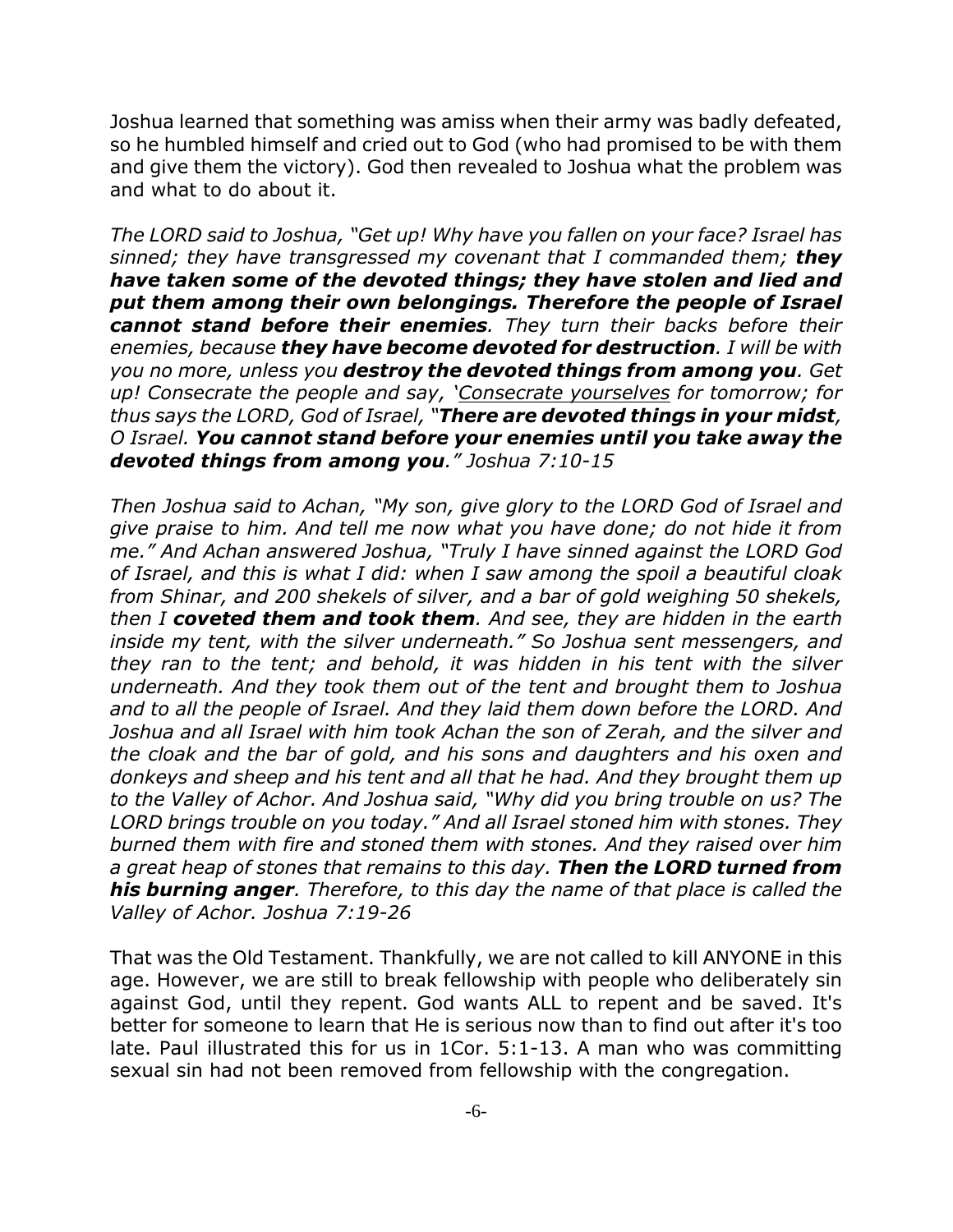*It is actually reported that there is sexual immorality among you, and of a kind that is not tolerated even among pagans, for a man has his father's wife. And you are arrogant! Ought you not rather to mourn? Let him who has done this be removed from among you. For though absent in body, I am present in spirit; and as if present, I have already pronounced judgment on the one who did such a thing. When you are assembled in the name of the Lord Jesus and my spirit is present, with the power of our Lord Jesus, you are to deliver this man to Satan for the destruction of the flesh, so that his spirit may be saved in the day of the Lord. 1 Corinthians 5:1-5*

Paul told them how to handle this situation for the health of the Body of Christ. The point was not to destroy the man, but to show him what he must do to save his spirit—repent!

*I wrote to you in my letter not to associate with sexually immoral people— not at all meaning the sexually immoral of this world, or the greedy and swindlers, or idolaters, since then you would need to go out of the world. But now I am writing to you not to associate with anyone who bears the name of brother if he is guilty of sexual immorality or greed, or is an idolater, reviler, drunkard, or swindler—not even to eat with such a one. For what have I to do with judging outsiders? Is it not those inside the church whom you are to judge? God judges those outside. "Purge the evil from among you." 1 Corinthians 5:9-13* (Also see Deut. 13:1-18, Deut. 17:2-7)

The Corinthians did as they were told, and we can gather from the next letter Paul wrote that the result was that the man repented and was welcomed back into the congregation with love. God never calls us to choose between truth and love, but requires BOTH.

*And I wrote as I did, so that when I came I might not suffer pain from those who should have made me rejoice, for I felt sure of all of you, that my joy would be the joy of you all. For I wrote to you out of much affliction and anguish of heart and with many tears, not to cause you pain but to let you know the abundant love that I have for you. Now if anyone has caused pain, he has caused it not to me, but in some measure—not to put it too severely—to all of you. For such a one, this punishment by the majority is enough, so you should rather turn to forgive and comfort him, or he may be overwhelmed by excessive sorrow. So I beg you to reaffirm your love for him. For this is why I wrote, that I might test you and know whether you are obedient in everything. Anyone whom you forgive, I also forgive. Indeed, what I have forgiven, if I have forgiven anything, has been for your sake in the presence of Christ, so that we would not be outwitted by Satan; for we are not ignorant of his designs. 2 Corinthians 2:3-11*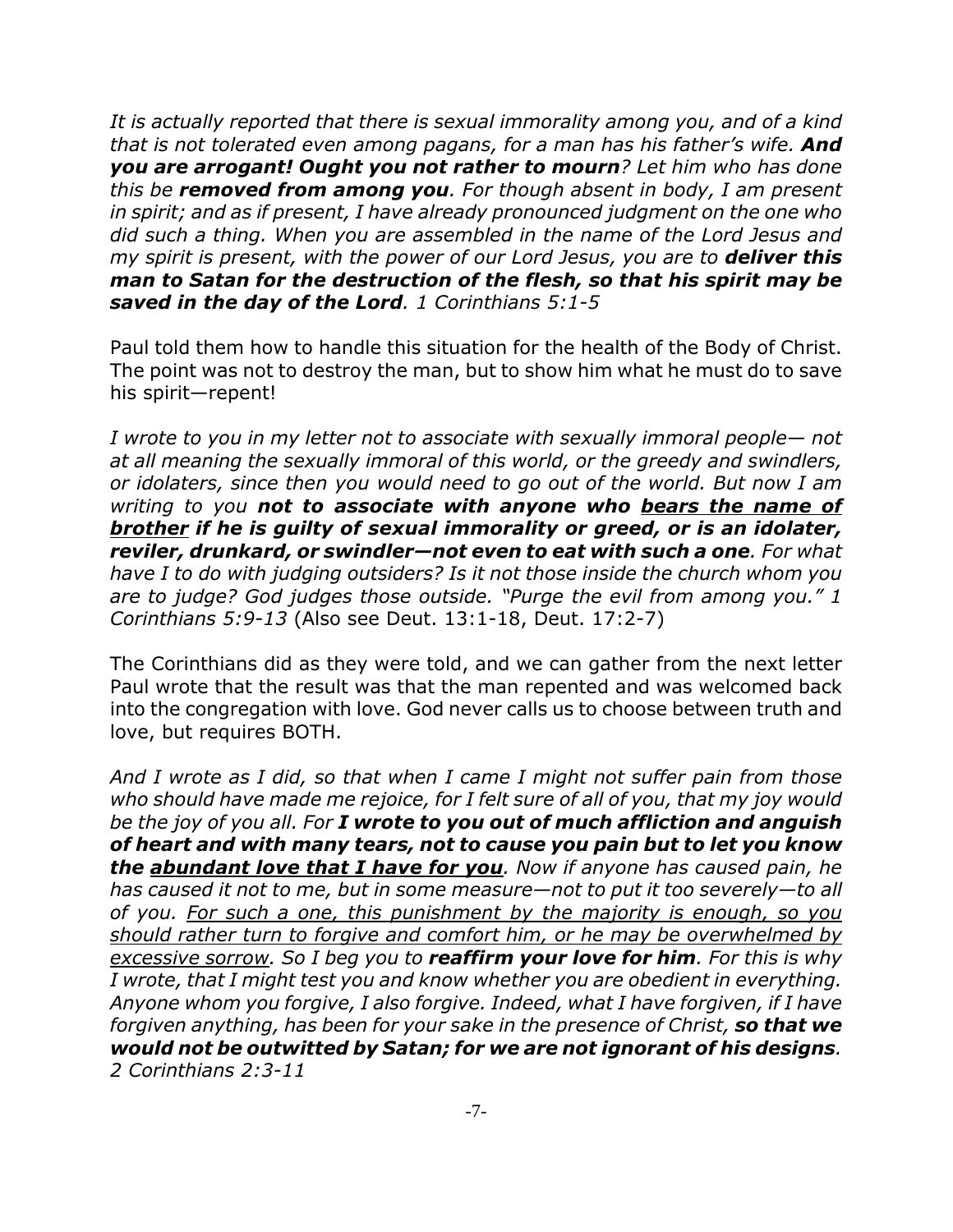*For even if I made you grieve with my letter, I do not regret it—though I did regret it, for I see that that letter grieved you, though only for a while. As it is, I rejoice, not because you were grieved, but because you were grieved into repenting. For you felt a godly grief, so that you suffered no loss through us. For godly grief produces a repentance that leads to salvation without regret, whereas worldly grief produces death. For see what earnestness this godly grief has produced in you, but also what eagerness to clear yourselves, what indignation, what fear, what longing, what zeal, what punishment! At every point you have proved yourselves innocent in the matter. 2 Corinthians 7:8-11*

*Your restoration is what we pray for. For this reason I write these things while I am away from you, that when I come I may not have to be severe in my use of the authority that the Lord has given me for building up and not for tearing down. Finally, brothers, rejoice. Aim for restoration, comfort one another, agree with one another, live in peace; and the God of love and peace will be with you. 2 Corinthians 13:9-13:11*

*The aim of our charge is love that issues from a pure heart and a good conscience and a sincere faith. 1 Timothy 1:5*

*So flee youthful passions and pursue righteousness, faith, love, and peace, along with those who call on the Lord from a pure heart. 2 Timothy 2:22*

Imagine if Joshua had not obeyed God when He told him how to handle the problem with Achan. Anyone who learned of what Achan did would see that he got away with it and may have been emboldened to defy God as well. Not only that, but Israel would have been destroyed by their enemies, because God was not on their side. Our enemies in this age are unseen, but God gives us His armor to wear. Notice in BOTH the passage above (2Cor. 2:11) and the one below that Paul refers to how we are fighting against Satan.

*Finally, be strong in the Lord and in the strength of his might. Put on the whole armor of God, that you may be able to stand against the schemes of the devil. For we do not wrestle against flesh and blood, but against the rulers, against the authorities, against the cosmic powers over this present darkness, against the spiritual forces of evil in the heavenly places. Therefore take up the whole armor of God, that you may be able to stand firm in the evil day, and having done all, to stand. Stand therefore, having fastened on the belt of truth, and having put on the breastplate of righteousness, and, as shoes for your feet, having put on the readiness given by the gospel of peace. In all circumstances take up the shield of faith, with which you can extinguish all the flaming darts of the evil one;*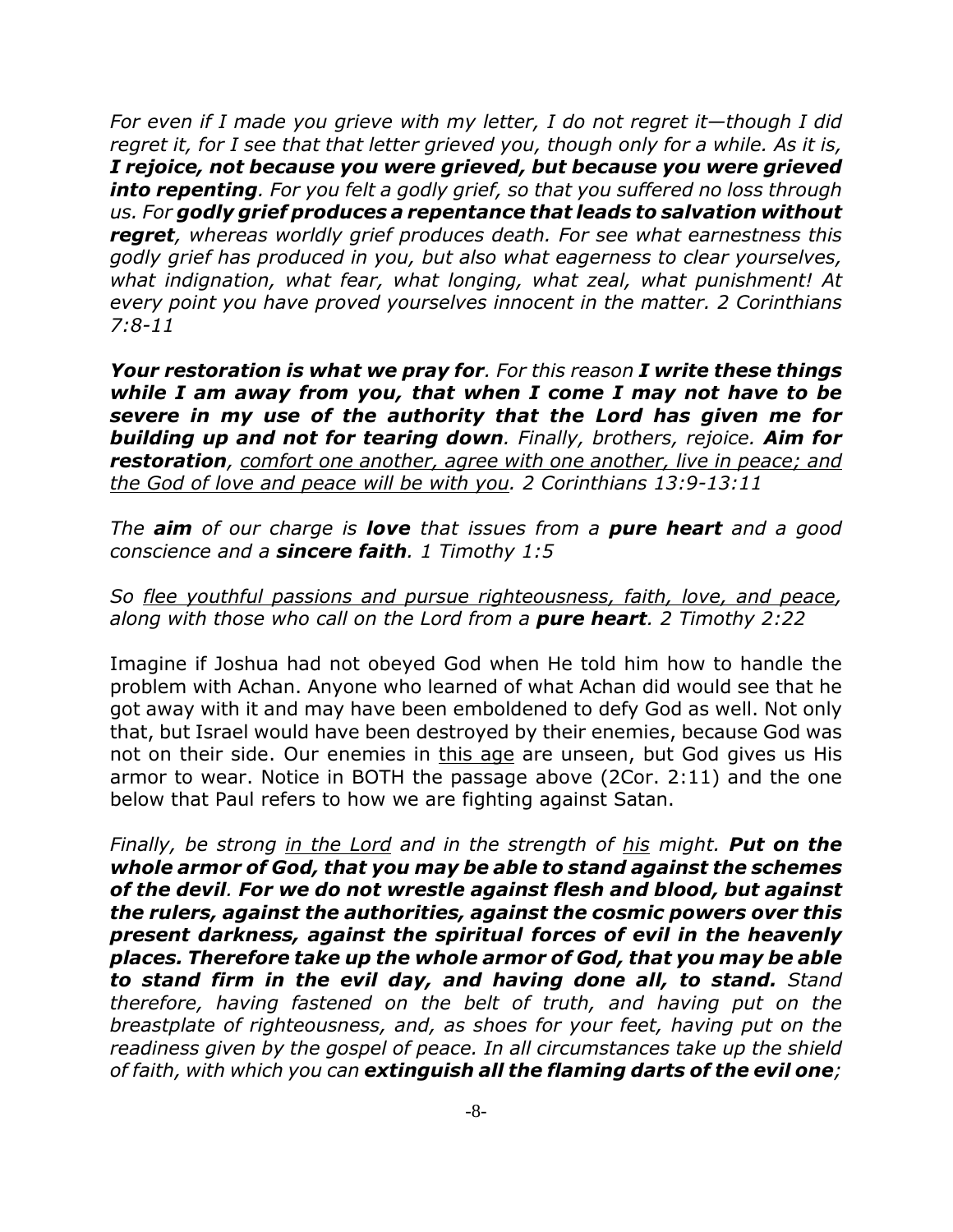*and take the helmet of salvation, and the sword of the Spirit, which is the word of God, praying at all times in the Spirit, with all prayer and supplication. To that end keep alert with all perseverance, making supplication for all the saints, and also for me, that words may be given to me in opening my mouth boldly to proclaim the mystery of the gospel, for which I am an ambassador in chains, that I may declare it boldly, as I ought to speak. Ephesians 6:10-20*

*And you were dead in the trespasses and sins in which you once walked, following the course of this world, following the prince of the power of the air, the spirit that is now at work in the sons of disobedience among whom we all once lived in the passions of our flesh, carrying out the desires of the body and the mind, and were by nature children of wrath, like the rest of mankind. Ephesians 2:1-3*

NO ONE earns salvation, but EVERYONE who IS saved obeys God. Again, thankfully, Jesus intercedes for us. His blood will wash us clean of ANY sin, no matter how many times we SLIP, if we confess it to Him and repent. (1Cor. 6:18-20. Rom. 12:1)

*This is the message we have heard from him and proclaim to you, that God is light, and in him is no darkness at all. If we say we have fellowship with him while we walk in darkness, we lie and do not practice the truth. But if we walk in the light, as he is in the light, we have fellowship with one another, and the blood of Jesus his Son cleanses us from all sin. If we say we have no sin, we deceive ourselves, and the truth is not in us. If we confess our sins, he is faithful and just to forgive us our sins and to cleanse us from all unrighteousness. If we say we have not sinned, we make him a liar, and his word is not in us. My little children, I am writing these things to you so that you may not sin. But if anyone does sin, we have an advocate with the Father, Jesus Christ the righteous. He is the propitiation for our sins, and not for ours only but also for the sins of the whole world. And by this we know that we have come to know him, if we keep his commandments. Whoever says "I know him" but does not keep his commandments is a liar, and the truth is not in him, but whoever keeps his word, in him truly the love of God is perfected. By this we may know that we are in him: whoever says he abides in him ought to walk in the same way in which he walked. 1 John 1:5-2:6*

Jesus said that the one who loves Him will obey His commands, and is expected to do so since He is Lord. (Matt 7:21-29, Acts 2:36) He was not talking about the letter of the law, which hypocrites at that time were keeping while ignoring the spirit of it. God made it clear throughout the Bible that He detests sacrifices from a person whose heart is filthy inside. (Matt. 15:18-19, Isa. 1:11-23, John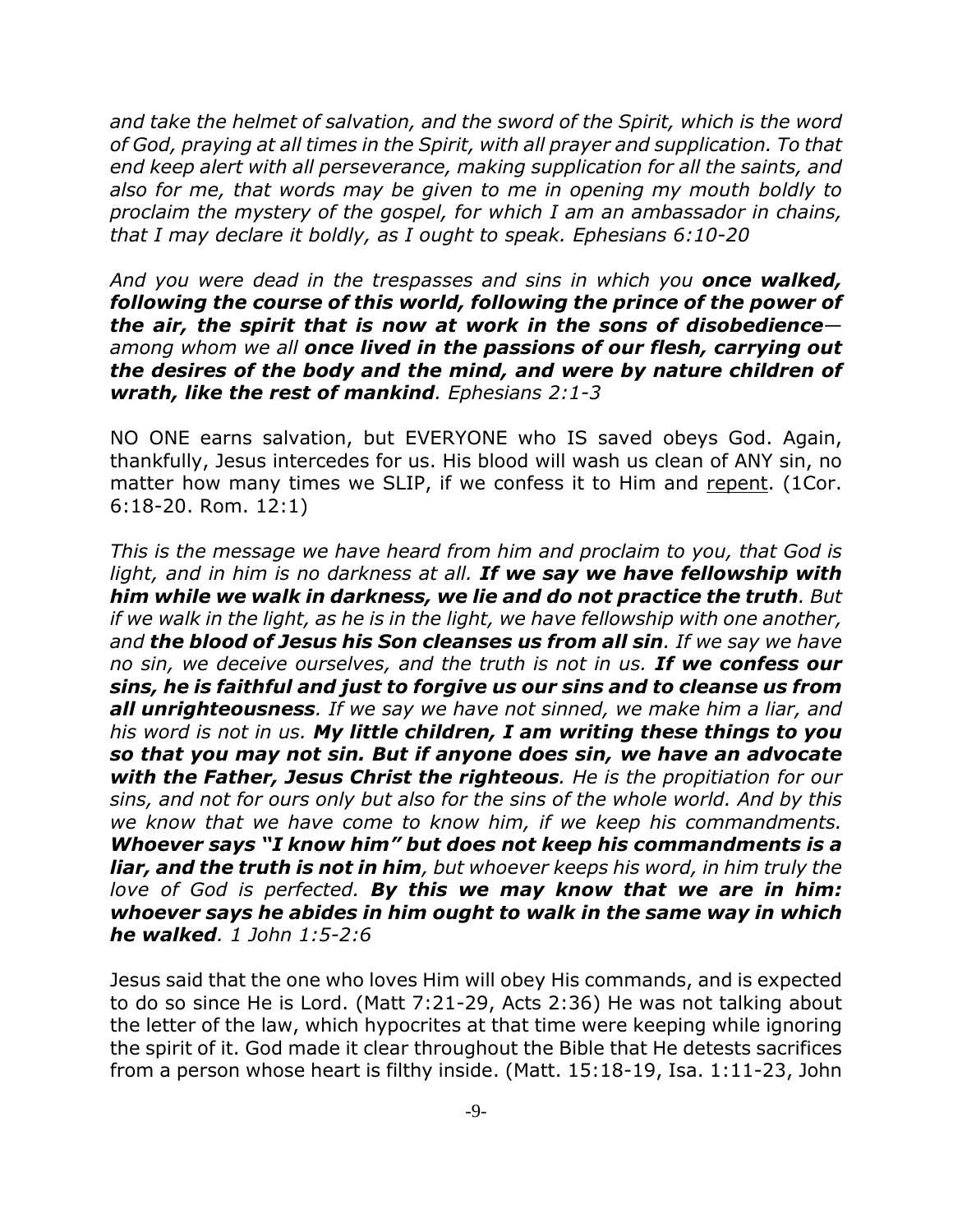4:23) He wants a pure, clean heart of devotion to Him—doing His will out of love and gratitude, as an act of worship of Him, the ONLY God, the ONLY Savior, the ONLY Creator—THE GREAT I AM, our ALL in ALL.

*Whoever has my commandments and keeps them, he it is who loves me. And he who loves me will be loved by my Father, and I will love him and manifest myself to him." Judas (not Iscariot) said to him, "Lord, how is it that you will manifest yourself to us, and not to the world?" Jesus answered him, "If anyone loves me, he will keep my word, and my Father will love him, and we will come to him and make our home with him. Whoever does not love me does not keep my words. And the word that you hear is not mine but the Father's who sent me. John 14:21-24*

*"By this my Father is glorified, that you bear much fruit and so prove to be my disciples. As the Father has loved me, so have I loved you. Abide in my love. If you keep my commandments, you will abide in my love, just as I have kept my Father's commandments and abide in his love. These things I have spoken to you, that my joy may be in you, and that your joy may be full. This is my commandment, that you love one another as I have loved you. Greater love has no one than this, that someone lay down his life for his friends. You are my friends if you do what I command you." John 15:8-14*

*"Blessed are the pure in heart, for they shall see God." Matthew 5:8*

*Having purified your souls by your obedience to the truth for a sincere brotherly love, love one another earnestly from a pure heart, since you have been born again, not of perishable seed but of imperishable, through the living and abiding word of God. 1 Peter 1:22-23*

*For the love of Christ controls us, because we have concluded this: that one has died for all, therefore all have died; and he died for all, that those who live might no longer live for themselves but for him who for their sake died and was raised. 2 Corinthians 5:14-15*

*By this we know that we love the children of God, when we love God and obey his commandments. For this is the love of God, that we keep his commandments. And his commandments are not burdensome. 1 John 5:2-3*

*"Come to me, all who labor and are heavy laden, and I will give you rest. Take my yoke upon you, and learn from me, for I am gentle and lowly in heart, and you will find rest for your souls. For my yoke is easy, and my burden is light." Matthew 11:28-30*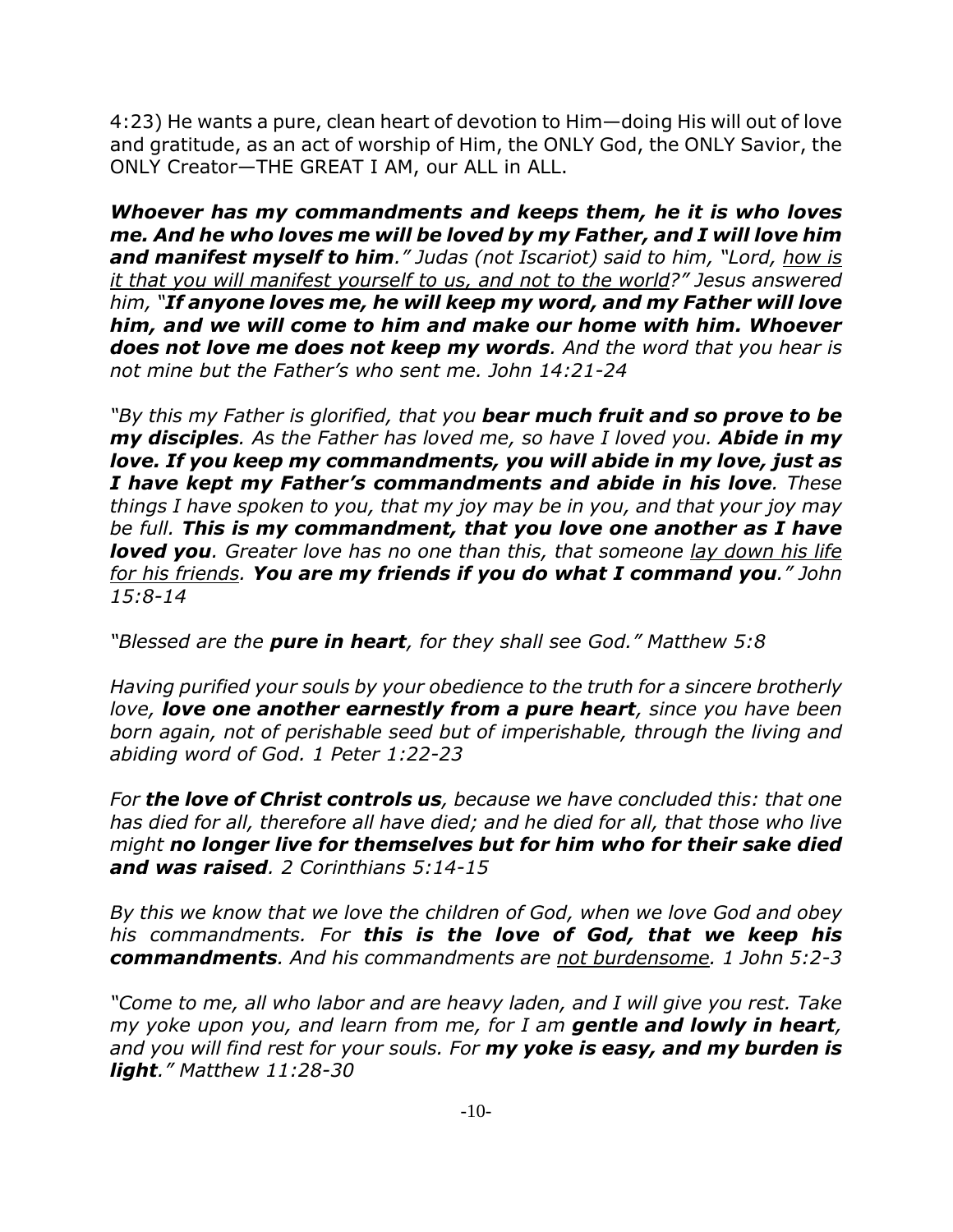Jesus, Paul and James very concisely summarized what those commandments were:

*But when the Pharisees heard that he had silenced the Sadducees, they gathered together. And one of them, a lawyer, asked him a question to test him. "Teacher, which is the great commandment in the Law?" And he said to him, "You shall love the Lord your God with all your heart and with all your soul and with all your mind. This is the great and first commandment. And a second is like it: You shall love your neighbor as yourself. On these two commandments depend all the Law and the Prophets." Matthew 22:34-40*

*"So whatever you wish that others would do to you, do also to them, for this is the Law and the Prophets." Matthew 7:12*

*Owe no one anything, except to love each other, for the one who loves another has fulfilled the law. For the commandments, "You shall not commit adultery, You shall not murder, You shall not steal, You shall not covet," and any other commandment, are summed up in this word: "You shall love your neighbor as yourself." Love does no wrong to a neighbor; therefore love is the fulfilling of the law. Romans 13:8-10*

*If you really fulfill the royal law according to the Scripture, "You shall love your neighbor as yourself," you are doing well. James 2:8*

*You shall not take vengeance or bear a grudge against the sons of your own people, but you shall love your neighbor as yourself: I am the LORD. Leviticus 19:18*

*But now we are released from the law, having died to that which held us captive, so that we serve in the new way of the Spirit and not in the old way of the written code. Romans 7:6*

I don't really know how anyone can interpret the Golden Rule (aka the Royal Law) as being free TO sin and/or approve of sin. The Bible is not a la carte. Read what James and Paul said about it:

*But be doers of the word, and not hearers only, deceiving yourselves. For if anyone is a hearer of the word and not a doer, he is like a man who looks intently at his natural face in a mirror. For he looks at himself and goes away and at once forgets what he was like. But the one who looks into the perfect law, the law of liberty, and perseveres, being no hearer who forgets but a doer who acts, he will be blessed in his doing. James 1:22-25*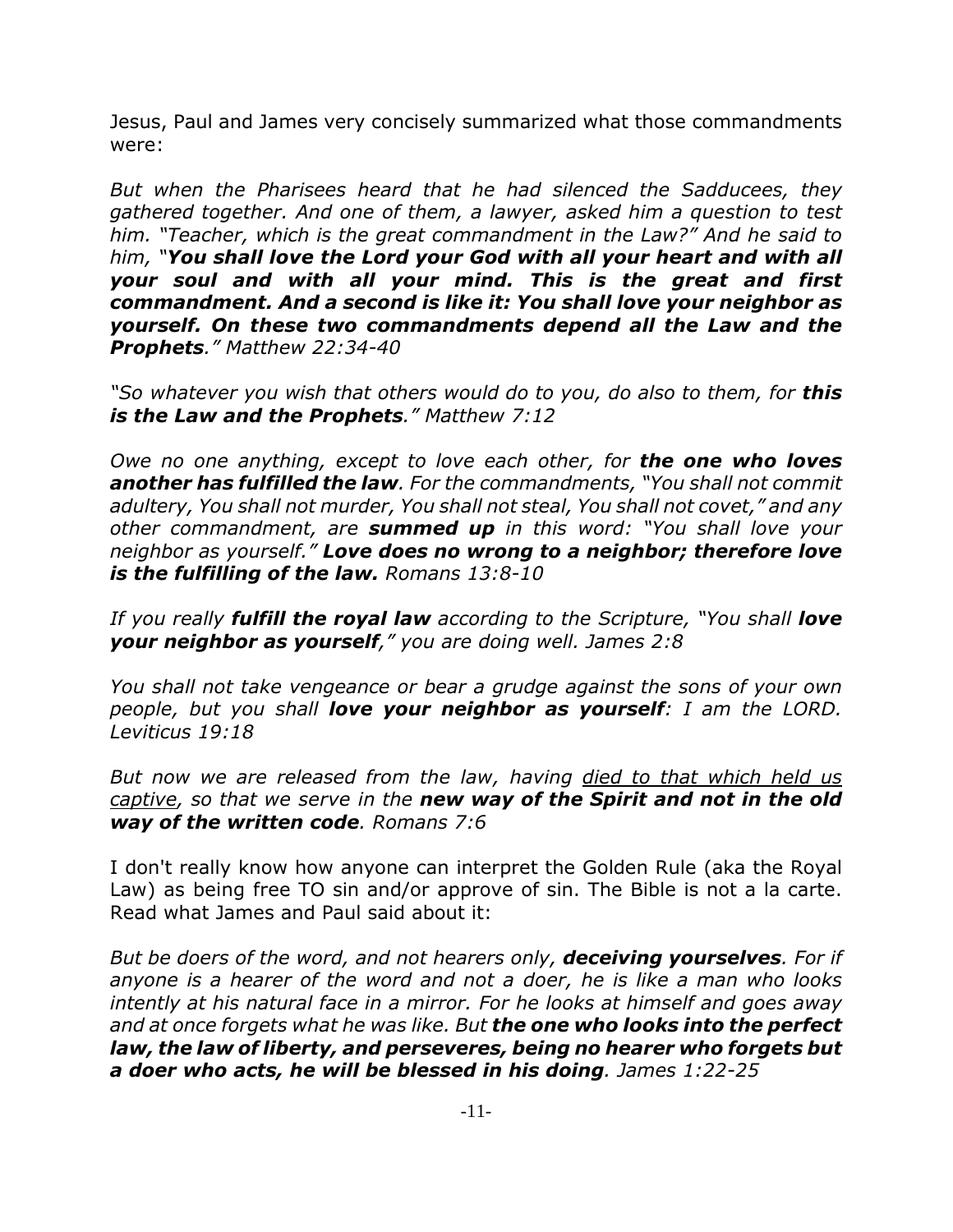*So speak and so act as those who are to be judged under the law of liberty. For judgment is without mercy to one who has shown no mercy. Mercy triumphs over judgment. What good is it, my brothers, if someone says he has faith but does not have works? Can that faith save him? If a brother or sister is poorly clothed and lacking in daily food, and one of you says to them, "Go in peace, be warmed and filled," without giving them the things needed for the body, what good is that? So also faith by itself, if it does not have works, is dead. James 2:12-17*

*Finally, then, brothers, we ask and urge you in the Lord Jesus, that as you received from us how you ought to walk and to please God, just as you are doing, that you do so more and more. For you know what instructions we gave you through the Lord Jesus. For this is the will of God, your sanctification: that you abstain from sexual immorality; that each one of you know how to control his own body in holiness and honor, not in the passion of lust like the Gentiles who do not know God; that no one transgress and wrong his brother in this matter, because the Lord is an avenger in all these things, as we told you beforehand and solemnly warned you. For God has not called us for impurity, but in holiness. Therefore whoever disregards this, disregards not man but God, who gives his Holy Spirit to you. 1 Thessalonians 4:1-8*

*Put to death therefore what is earthly in you: sexual immorality, impurity, passion, evil desire, and covetousness, which is idolatry. On account of these the wrath of God is coming. In these you too once walked, when you were living in them. But now you must put them all away: anger, wrath, malice, slander, and obscene talk from your mouth. Do not lie to one another, seeing that you have put off the old self with its practices and have put on the new self, which is being renewed in knowledge after the image of its creator. Here there is not Greek and Jew, circumcised and uncircumcised, barbarian, Scythian, slave, free; but Christ is all, and in all. Put on then, as God's chosen ones, holy and beloved, compassionate hearts, kindness, humility, meekness, and patience, bearing with one another and, if one has a complaint against another, forgiving each other; as the Lord has forgiven you, so you also must forgive. And above all these put on love, which binds everything together in perfect harmony. And let the peace of Christ rule in your hearts, to which indeed you were called in one body. And be thankful. Let the word of Christ dwell in you richly, teaching and admonishing one another in all wisdom, singing psalms and hymns and spiritual songs, with thankfulness in your hearts to God. And whatever you do, in word or deed, do everything in the name of the Lord Jesus, giving thanks to God the Father through him. Colossians 3:5-17*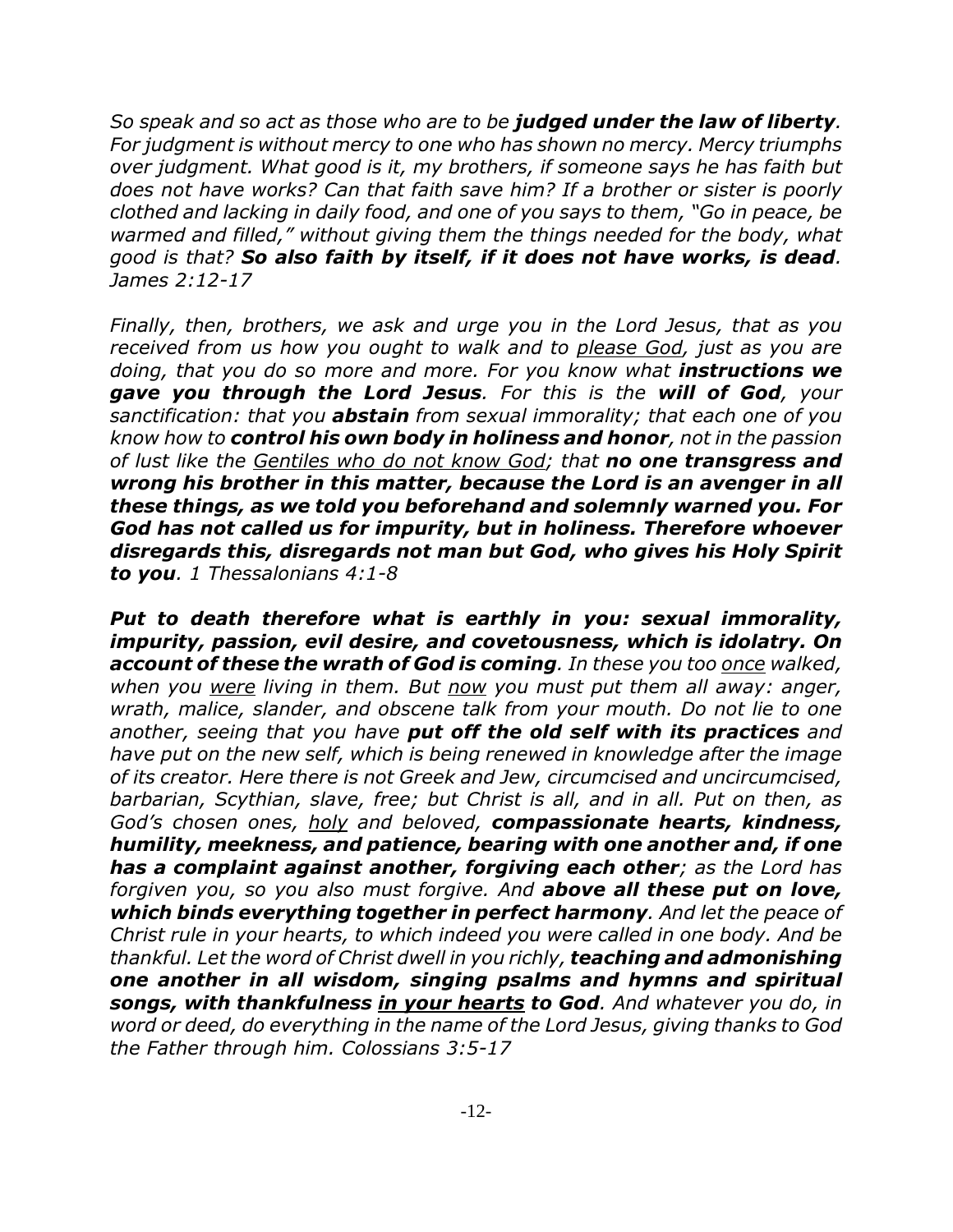*And since they did not see fit to acknowledge God, God gave them up to a debased mind to do what ought not to be done. They were filled with all manner of unrighteousness, evil, covetousness, malice. They are full of envy, murder, strife, deceit, maliciousness. They are gossips, slanderers, haters of God, insolent, haughty, boastful, inventors of evil, disobedient to parents, foolish, faithless, heartless, ruthless. Though they know God's righteous decree that those who practice such things deserve to die, they not only do them but give approval to those who practice them. Romans 1:28-32*

*What shall we say then? Are we to continue in sin that grace may abound? By no means! How can we who died to sin still live in it? Do you not know that all of us who have been baptized into Christ Jesus were baptized into his death? We were buried therefore with him by baptism into death, in order that, just as Christ was raised from the dead by the glory of the Father, we too might walk in newness of life. Romans 6:1-4*

*Let not sin therefore reign in your mortal body, to make you obey its passions. Do not present your members to sin as instruments for unrighteousness, but present yourselves to God as those who have been brought from death to life, and your members to God as instruments for righteousness. For sin will have no dominion over you, since you are not under law but under grace. What then? Are we to sin because we are not under law but under grace? By no means! Do you not know that if you present yourselves to anyone as obedient slaves, you are slaves of the one whom you obey, either of sin, which leads to death, or of obedience, which leads to righteousness? But thanks be to God, that you who were once slaves of sin have become obedient from the heart to the standard of teaching to which you were committed, and, having been set free from sin, have become slaves of righteousness. I am speaking in human terms, because of your natural limitations. For just as you once presented your members as slaves to impurity and to lawlessness leading to more lawlessness, so now present your members as slaves to righteousness leading to sanctification. For when you were slaves of sin, you were free in regard to righteousness. But what fruit were you getting at that time from the things of which you are now ashamed? For the end of those things is death. But now that you have been set free from sin and have become slaves of God, the fruit you get leads to sanctification and its end, eternal life. For the wages of sin is death, but the free gift of God is eternal life in Christ Jesus our Lord. Romans 6:12-23*

Peter warned that people twist some of the things that Paul said, along with other Scriptures, to their detriment. Remember, the grace God gives us includes His power within us through the Holy Spirit to overcome the temptations and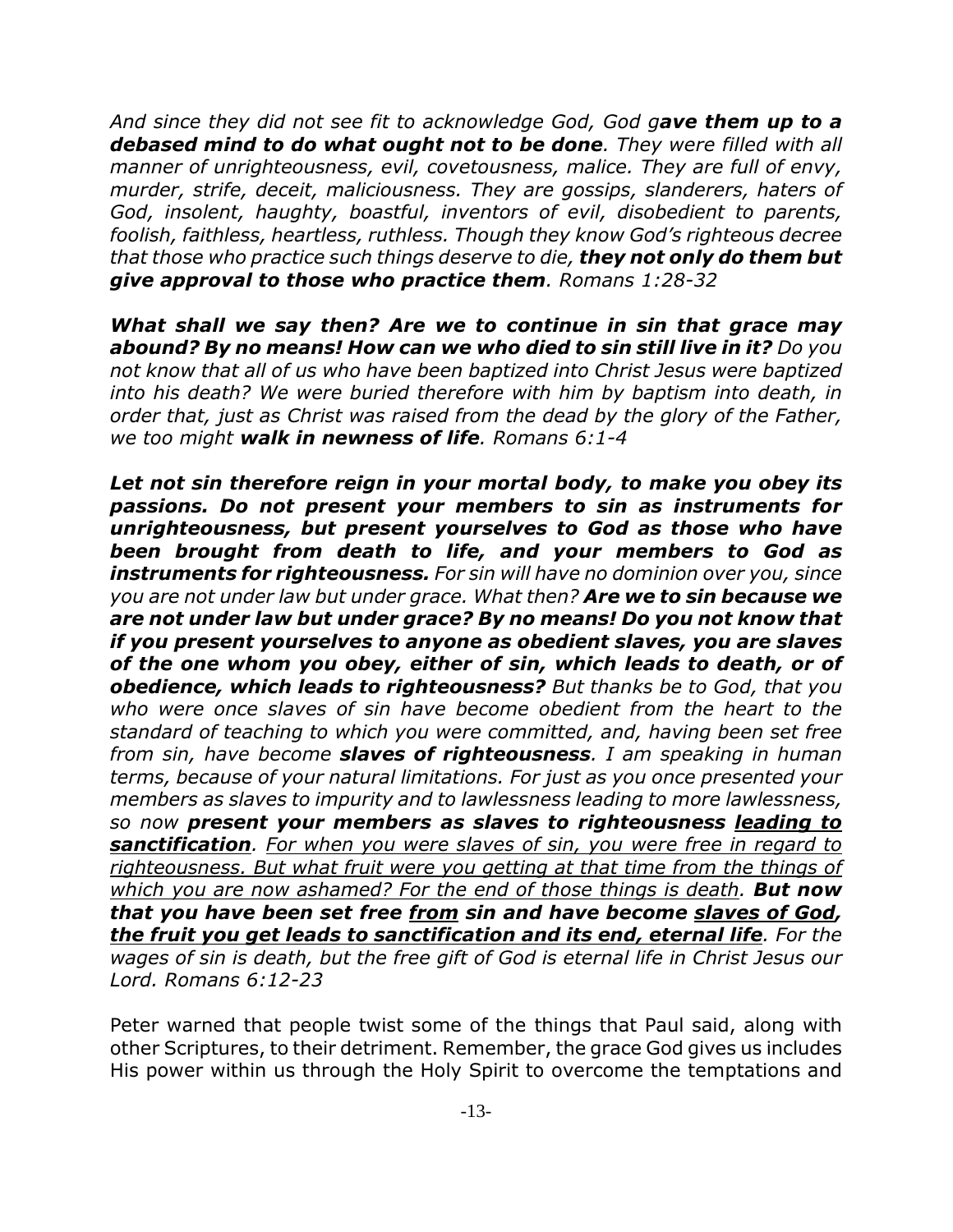deceit of this world. (Eph. 5:1-21, Eph. 3:7, 16, 20, Eph. 6:10, Col. 1:11, 2Thess. 1:11) Let's speak the truth in LOVE, caring more about souls than whether people think we're "nice" for not going along with the world or not. (Eph. 4:11-32, 2Tim. 3:12-13) The whole world is going to find out one day that God is serious about holiness and His good name, and He is not to be ignored and disrespected. (Isa 34:1-4, Psa. 2:1-12, 2Tim. 2:19-22)

*Since therefore Christ suffered in the flesh, arm yourselves with the same way of thinking, for whoever has suffered in the flesh has ceased from sin, so as to live for the rest of the time in the flesh no longer for human passions but for the will of God. For the time that is past suffices for doing what the Gentiles want to do, living in sensuality, passions, drunkenness, orgies, drinking parties, and lawless idolatry. With respect to this they are surprised when you do not join them in the same flood of debauchery, and they malign you; but they will give account to him who is ready to judge the living and the dead. For this is why the gospel was preached even to those who are dead, that though judged in the flesh the way people are, they might live in the spirit the way God does. The end of all things is at hand; therefore be self-controlled and sober-minded for the sake of your prayers. Above all, keep loving one another earnestly, since love covers a multitude of sins. Show hospitality to one another without grumbling. As each has received a gift, use it to serve one another, as good stewards of God's varied grace: whoever speaks, as one who speaks oracles of God; whoever serves, as one who serves by the strength that God supplies—in order that in everything God may be glorified through Jesus Christ. To him belong glory and dominion forever and ever. Amen. Beloved, do not be surprised at the fiery trial when it comes upon you to test you, as though something strange were happening to you. But rejoice insofar as you share Christ's sufferings, that you may also rejoice and be glad when his glory is revealed. If you are insulted for the name of Christ, you are blessed, because the Spirit of glory and of God rests upon you. But let none of you suffer as a murderer or a thief or an evildoer or as a meddler. Yet if anyone suffers as a Christian, let him not be ashamed, but let him glorify God in that name. For it is time for judgment to begin at the household of God; and if it begins with us, what will be the outcome for those who do not obey the gospel of God? And "If the righteous is scarcely saved, what will become of the ungodly and the sinner?" Therefore let those who suffer according to God's will entrust their souls to a faithful Creator while doing good. 1 Peter 4:1-19*

*Therefore, beloved, since you are waiting for these, be diligent to be found by him without spot or blemish, and at peace. And count the patience of our Lord as salvation, just as our beloved brother Paul also wrote to you*